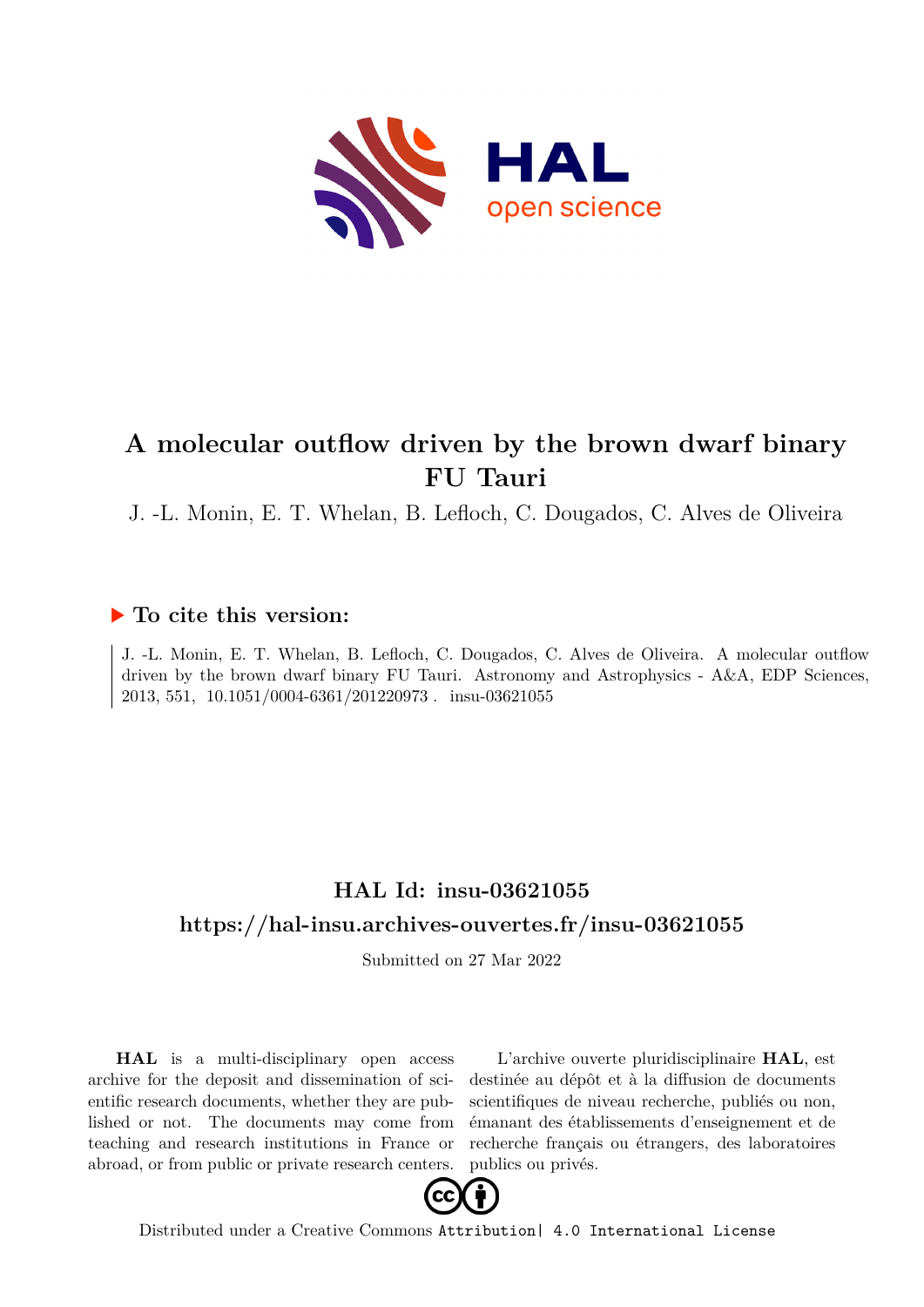LETTER TO THE EDITOR

## **A molecular outflow driven by the brown dwarf binary FU Tauri**?

J.-L. Monin<sup>1</sup>, E. T. Whelan<sup>2</sup>, B. Lefloch<sup>1</sup>, C. Dougados<sup>1</sup>, and C. Alves de Oliveira<sup>3</sup>

<sup>1</sup> UJF-Grenoble/CNRS-INSU, Institut de Planétologie et d'Astrophysique de Grenoble (IPAG) UMR 5274, 38041 Grenoble, France e-mail: Jean-Louis.Monin@obs.ujf-grenoble.fr

<sup>2</sup> Institut für Astronomie und Astrophysik, Kepler Center for Astro and Particle Physics, Sand 1, Eberhard Karls Universität, 72076 Tübingen, Germany

<sup>3</sup> European Space Astronomy Centre (ESA), PO Box 78, 28691 Villanueva de la Cañada, Madrid, Spain

Received 20 December 2012 / Accepted 18 January 2013

#### **ABSTRACT**

We report the detection of a molecular outflow driven by the brown dwarf binary FU Tau. Using the IRAM 30 m telescope we observed the <sup>12</sup>CO(2−1) (CO) emission in the vicinity of FU Tau and detected a bipolar outflow by examining the wings of the CO(2−1) line as we moved away from the source position. An integrated map of the wing emission between 3 km s<sup>-1</sup> and 5 km s<sup>-1</sup> reveals a blueshifted lobe at a position of ~20" from the FU Tau system and at a position angle of ~20°. The beam size of the observations is 11", so it is not possible to distinguish between the two components of the FU Tau binary. Since optical forbidden emission, a strong tracer of the shocks caused by outflow activity, has been detected in the spectrum of FU Tau A, we assume that this component is the driving source of the molecular outflow. We estimate the mass of the outflow at  $4 \times 10^{-6}$  *M*<sub>o</sub> and the mass outflow rate at  $6 \times 10^{-10}$  *M*<sub>o</sub>/yr. These results agree well with previous estimates for BD molecular outflows. FU Tau A is now the third BD found to be associated with molecular outflow activity, and this discovery adds to the already extensive list of the interesting properties of FU Tau.

**Key words.** radio lines: ISM – brown dwarfs – stars: formation – stars: pre-main sequence – stars: winds, outflows

#### **1. Introduction**

Young brown dwarfs (BDs) occupy the mass regime between stars and planets and are therefore significant in any theory describing activity in star-forming regions. Thus they have become the subjects of increased scrutiny in recent years (Luhman 2012). Their formation mechanism is at present much debated, and indeed it has been postulated that they may form by more than one mechanism (Whitworth et al. 2006). The simplest idea is that they form in the same manner as low-mass stars, i.e. through the gravitational collapse of substellar mass cores (Padoan & Nordlund 2004). These cores occur directly by the process of turbulent fragmentation. In this scenario, BDs are just scaled-down versions of low-mass stars. Detailed studies of the circumstellar environments of young BDs provide critical constraints to different formation mechanisms and are needed to identify the dominant mechanism. In particular, if BDs form like low-mass stars, we expect their accretion/outflow properties to be analogous. As a low-mass star forms, it displays a series of ubiquitous observational properties, such as accretion disks, outflows, and excess emission in the near-infrared and visual absorption.

The observational evidence gathered to date in various wavelength domains indicates that young BDs show accretion and ejection behaviour similar to low-mass stars; for example, they demonstrate T Tauri-like accretion (Jayawardhana et al. 2003; Natta et al. 2004; Monin et al. 2010; Rigliaco et al. 2011) and both optical and molecular outflows, driven by BDs, have been detected. ISO-Oph 102 is a good example. It is an accretor with an observed accretion disk (Natta et al. 2002, 2004) and recent ALMA observations have detected millimeter sized grains in its disk (Ricci et al. 2012). Its optical jet was discovered by Whelan et al. (2005) through spectro-astrometric analysis of the [O]λ6300 emission line. Forbidden emission lines (FELs) like [OI]λ6300 are important coolants in shocks, hence good tracers of jets. Traditionally, jets from classical T Tauri stars (CTTSs) are investigated by studying their FEL regions. Phan-Bao et al. (2008) also detected a CO molecular outflow driven by ISO-Oph 102. The orientation of the blue and red lobes agreed with the optical observations.

The question of outflow activity in BDs is an important one, as a sufficiently efficient outflow activity could provide an explanation as to why the central object mass does not reach the H burning limit (Bacciotti et al. 2011; Whelan et al. 2009; Machida et al. 2009). Molecular outflows are an important largescale expression of jet launching. Indeed, molecular outflows were one of the first observational manifestations of this process to be studied (Reipurth & Bally 2001; Bachiller 1996). While giant Herbig-Haro (HH) flows are optically visible and composed of many HH objects, where each group represents different episodes of mass ejection, molecular outflows begin when the powerful bipolar jets accelerate and drive the molecular gas in the vicinity of their parent star outwards. Although it is accepted that they are powered by the primary jet from the protostar, the exact way in which the jet interacts with the molecular material is still uncertain (Cabrit et al. 1997; Downes & Ray 1999; Downes & Cabrit 2007). Molecular outflows are primarily detected in the CO molecule, and thus millimeter observations have dominated the search for them. These outflows are mainly detected from Class 0 and I low-mass stars that are still embedded in their natal material. Observations of molecular outflows driven by the more evolved Class II CTTSs are much rarer (Cabrit et al. 2011).

As of today, only two detections of molecular outflows from optically visible young BDs have been made so far (Phan-Bao et al. 2008, 2011), although it is postulated that owing to the

<sup>?</sup> Based on observations carried out with the IRAM 30 m Telescope. IRAM is supported by INSU/CNRS (France), MPG (Germany), and IGN (Spain).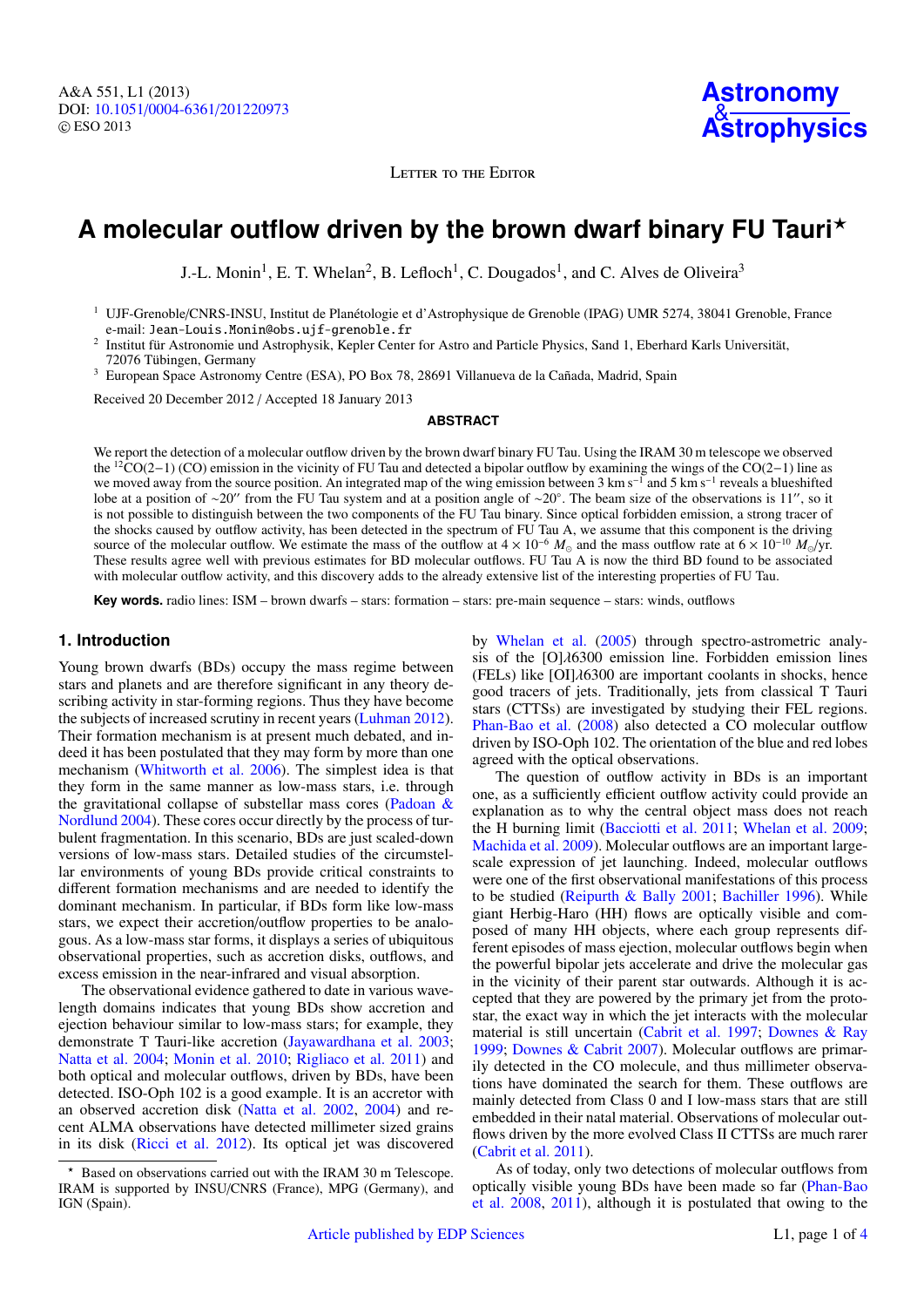colder environment of BDs, molecular outflows may be more common than in CTTS. We have conducted a survey of young BDs with the IRAM 30 m telescope in the  ${}^{12}CO(1-0)$  and  $12CO(2-1)$  to test this hypothesis (Whelan et al., in prep.). Their approach is to target BDs known to be accreting and that also show evidence of outflow activity primarily in the form of FELs, in a mass range of 0.02  $M_{\odot}$  to 0.13  $M_{\odot}$ , including a few very low-mass stars (VLMSs). In this letter we report the detection of a remarkable molecular outflow in FU Tau, as part of our IRAM survey.

FU Tau  $(04^{h}23^{m}35^{s}4, +25^{\circ}03'03''05)$  is a BD-BD binary with a projected angular separation of 5.  $\frac{5!}{7}$  or 800 AU at the distance to Taurus and a position angle (PA) of  $\sim$ 145° (Luhman tance to Taurus and a position angle (PA) of ∼145◦ (Luhman et al. 2009). Its membership of the Taurus molecular cloud has been known for some time (Jones & Herbig 1979), and it is situated in a relatively isolated region of the cloud. Luhman et al. (2009) give the spectral type of FU Tau A at M7.25, corresponding to a mass of 50 *M*Jup and the spectral type and mass of the companion at M9.5 and 15  $M_{\text{Jup}}$ , respectively. The wide nature of the FU Tau binary challenges models that suggest that BDs form when their accretion is halted owing to ejection from their natal clouds, since the system appears to have formed irrespective of dynamical interaction with nearby stars.

A further intriguing property of FU Tau A is its overluminosity with respect to other members of the Taurus star-forming region of the same spectral type (Luhman et al. 2009; Scholz et al. 2011). The spectral energy distributions (SEDs) of both components show excess emission that indicates the presence of circumstellar disks, and their disks are classified as Class II by Luhman et al. (2009). Furthermore, optical spectra clearly show that accretion is ongoing in FU Tau A. Stelzer et al. (2010) estimate the mass accretion rate from both the H $\alpha$  and<br>He I ( $\lambda$ 5876) lines with  $\dot{M}_{\text{Hg}} = 3.5 \times 10^{-10}$   $M_{\odot}$  yr<sup>-1</sup> and He I ( $\lambda$ 5876) lines with  $\dot{M}_{\text{H}\alpha} = 3.5 \times 10^{-10} M_{\odot} \text{ yr}^{-1}$  and  $\dot{M}_{\text{tot}} = 7.5 \times 10^{-10} M_{\odot} \text{ yr}^{-1}$  Evidence of outflow activity comes  $M_{\text{HeI}} = 7.5 \times 10^{-10} M_{\odot} \text{ yr}^{-1}$ . Evidence of outflow activity comes from the detection of the IO II 4.5577 and IO II 4.6300 forbidden from the detection of the [O I] $\lambda$  5577 and [O I] $\lambda$  6300 forbidden lines in an optical spectrum of FU Tau A (Stelzer et al. 2010). All of these facts combined show that the FU Tau system is probably a rarity among BDs, and thus it is of considerable interest to test models describing the formation and evolution of BDs. For this reason we chose to publish the discovery of its molecular outflow separately from the overall presentation of our IRAM survey.

#### **2. Observations and data reduction**

Observations of the CO(2−1) line emission were carried out at the IRAM 30 m telescope July 16−18 2011 using the EMIR receivers at 1.3 mm. In a first step, deep integrations were performed towards the protostar and at a reference position located  $20^{\prime\prime}$  away. In a second step, in the case of significant variations in the CO emission between both positions, i.e. beyond the  $3\sigma$  intensity level, more extended mapping at 12" sampling was performed. The CO emission map detected toward FU Tau is displayed in Fig. 1.

Observations were carried out in frequency switch mode using a throw of 14.3 MHz at 1.3 mm, with a phase time of 0.2 s. An autocorrelator was used as spectrometer, providing us with a spectral resolution of 40 kHz. The weather conditions were rather good and stable, with system temperatures  $T_{\rm sys}$ varying between 200 and 400 K. Each position was observed so as to reach a final rms of about 40 mK per velocity interval of 0.1 km s<sup>−</sup><sup>1</sup> , after averaging both polarizations.

Pointing was checked every 1.5 to 2 h and was found to be very stable, with pointing offset corrections less than 3". The



[Fig. 1.](http://dexter.edpsciences.org/applet.php?DOI=10.1051/0004-6361/201220973&pdf_id=1) Map showing the positions of the 11 spectra obtained for FU Tau. The CO(2–1) line is shown here. The scale of the grid is  $0-15$  km s<sup>-1</sup> in *x* and  $-0.6-6$  K in *y*. For all spectra except the  $(0, -20)$  and  $(+20, +20)$ positions, the rms is less than 40 mK. For the  $(0, -20)$  and  $(+20, +20)$ positions, the noise is ∼80 mK.

telescope parameters are adopted from the IRAM webpage. At the frequency of the CO(2−1) line, the main-beam efficiency of the telescope is  $0.59$  and the half-power beamwidth is  $11<sup>′</sup>$ . The intensities of the measurements are expressed in units of mainbeam brightness temperature  $T_{\text{mb}}$ .

The data were reduced using the Continuum and Line Analysis Single-dish Software (CLASS, a GILDAS software<sup>1</sup>). In some of the sources, the CO mesospheric emission line was detected close to the cloud emission, which peaks at  $v_{\text{lsr}} \approx$ +6 km s<sup>−</sup><sup>1</sup> , on the red side of the spectrum. For all our observations we have adjusted a Gaussian to the CO mesospheric line profile and subtracted it out. The CO mesopheric line profile is typically a few K bright, with a linewith of about  $1 \text{ km s}^{-1}$ (CHECK), much less than the velocity range of the cloud emission and the outflow wing emission. When the outflow feature is on the blueshifted part of the line spectrum, the mesospheric CO is absolutely harmless. When the observed outflow wing is on the redshifted side, we checked that the CO mesospheric line is much narrower than the wing velocity range, hence does not hamper the detection of the latter.

#### **3. Results and discussion**

#### 3.1. Outflow signature

In Fig. 2 a magnified view of the wings of the CO(2−1) emission line at each point on the map of FU Tau (Fig. 1) is shown. The central (0,0) position spectrum is repeated as a dark solid line in all the plots, superimposed on the color lines observed at the other positions. Since the beam is  $\approx 11''$  wide, it encompasses both FU Tau A and FU Tau B. The bulk of the CO(2−1) emission comes from the cloud and is centered on the cloud velocity

<sup>1</sup> <http://www.iram.fr/IRAMFR/GILDAS/>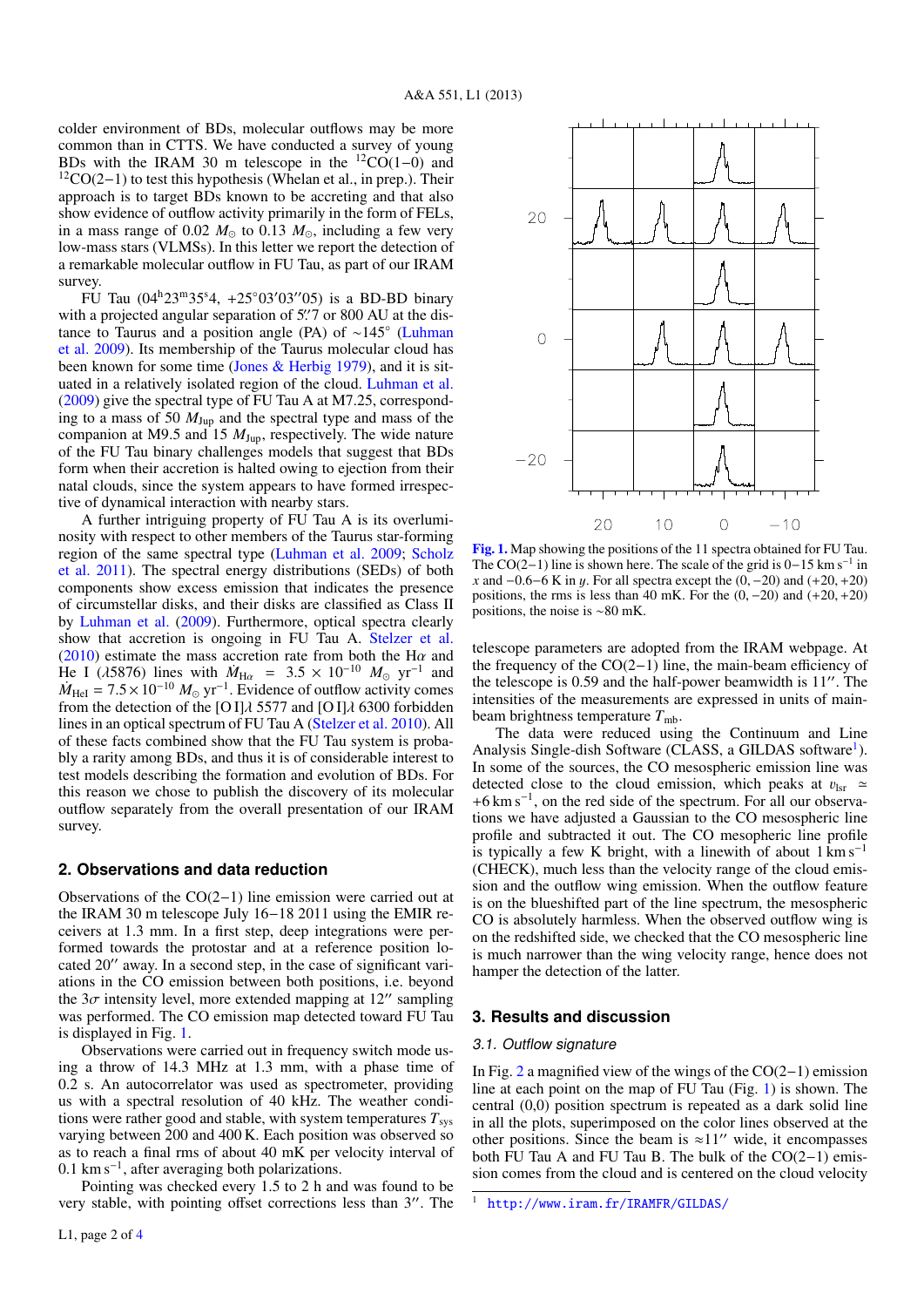

[Fig. 2.](http://dexter.edpsciences.org/applet.php?DOI=10.1051/0004-6361/201220973&pdf_id=2) Montage of some of the CO(2−1) emission line profiles observed for FU Tau shown with a zoom on the region of the wings. The central (0, 0) position spectrum is repeated as a dark solid line in all the plots, superimposed on the lines observed at the other positions, in color. We detect excess emission in the blue-wing between  $\bar{3}$  km s<sup>-1</sup> and  $5 \text{ km s}^{-1}$ , at the (0, 20), (10, 20) and (0, 30) positions. This points to a molecular outflow driven by the FU Tau system.

at 6 km s<sup>−</sup><sup>1</sup> . We also search for outflow signature from variations in the CO(2−1) wing emission with respect to the emission on the central source. The outflow emission that is shifted in velocity with respect to the cloud is much fainter than the cloud emission, and therefore it will be detected in the wings of the CO(2−1) emission line. Figure 2 shows that a blue component develops in the wing as we move towards the north, with an excess wing emission seen at the  $(0, 20)$ ,  $(10, 20)$  and  $(0, 30)$  positions between a velocity of 3 km s<sup>-1</sup> and 5 km s<sup>-1</sup>. There is also a hint of blueshifted excess emission at the (0, 10) position, and a red wing appears in the  $8-10 \text{ km s}^{-1}$  range in the  $(0, -20)$  position spectrum. The detection of this excess emission strongly sition spectrum. The detection of this excess emission strongly points to a molecular outflow driven by FU Tau. In Fig. 3 we present an integrated intensity map of the blueshifted wing emission in the velocity range 3 km s<sup>-1</sup> to 6 km s<sup>-1</sup>. This figure shows the positions at which data was collected, and we have superimposed an optical image (WFCAM/UKIRT) of the FU Tau binary taken from Luhman et al. (2009). The detection of the outflow in the form of a blueshifted lobe towards the northeast is clear. Without further data, we estimate a PA of ~20° for the outflow axis.

#### 3.2. Outflow parameters

Following Bachiller et al. (1990), we computed the CO column density in the blue lobe of the outflow with the following equation:

$$
(\text{CO})_{\text{(cm}^{-2})} = 1.06 \times 10^{13} \, T_{\text{mb}} \exp\left(\frac{16.5}{T_{\text{mb}}}\right) \int T_R(2-1) \, \text{d}v. \tag{1}
$$

Table 1. FU Tau outflow parameters.

| PA         | $(^\circ)$ | N(CO)                | $M(H_2)$                 | $M(H_2)$                  |
|------------|------------|----------------------|--------------------------|---------------------------|
| $(^\circ)$ |            | $(cm^{-2})$          | $(M_{\odot})$            | $(M_{\odot}/yr)$          |
| 20         | 60         | $3.6 \times 10^{16}$ | $4 \pm 1 \times 10^{-6}$ | $5 \pm 1 \times 10^{-10}$ |

Adopting a gas excitation temperature  $T_{\text{mb}} \approx 15 \text{ K}$ , with an  $\text{H}_2/\text{CO}$  ratio of 10<sup>4</sup> and the results of Fig. 3, we computed a mass in the blue lobe of the flow of  $M_p(\text{H}_2) = 4 + 0.8 \times 10^{-6} M_p$ mass in the blue lobe of the flow of  $M_B(H_2) = 4 \pm 0.8 \times 10^{-6} M_{\odot}$ .

If we suppose that the momentum of the underlying jet has been transferred entirely to the molecular component that we observe today, we can write

$$
M_B(\text{H}_2)\langle V_{\text{max}}\rangle = \dot{M}_{\text{jet}}\langle V_{\text{jet}}\rangle \tau_{\text{dyn}}.\tag{2}
$$

We measure  $\langle V_{\text{max}} \rangle = 3 \text{ km s}^{-1}$ , and we take a canonical value  $\langle V_{jet} \rangle = 100 \text{ km s}^{-1}$ ; together with  $\tau_{dyn} \approx 200 \text{ yr}$  (see Sect. 3.3, first paragraph) we obtain a mass-loss rate for the blueshifted first paragraph), we obtain a mass-loss rate for the blueshifted lobe of  $\tilde{M}_{\text{out}} = 6 \pm 1.3 \times 10^{-10} M_{\odot}/\text{yr}$ . This value can be mod-<br>ified by various factors. For instance, we can adopt a correcified by various factors. For instance, we can adopt a correction factor to take into account that the jet might have been episodic in the past. Phan-Bao et al. (2011) use a factor of 10 for this purpose. Also, the excitation temperature is uncertain, although the  $T_{\rm mb}$  exp(16.5/ $T_{\rm mb}$ ) factor does not vary much over the  $T_{21} = 10-25$  K range. We could also take extinction effects into account, and the fact that we are only measuring half of the flow emission. Thus this value must be taken as a first-order estimation of the outflow rate and most probably underestimates the rate of the underlying jet. The outflow parameters are summarized in Table 1.

#### 3.3. Outflow powering source

Although we cannot disentangle FU Tau A from FU Tau B, it is most likely that the outflow is driven by the primary because forbidden emission associated with the primary has already been detected (Stelzer et al. 2010). Thus for the rest of the discussion we assume that FU Tau A is the driver of the outflow. The peak of the blue lobe is measured at  $\sim$ 20" from the central source, projected on the plane of the sky. When adopting a projection angle of 60 $^{\circ}$  (Stelzer et al. 2013), the linear distance is  $\approx$ 50'', corresponding to 7000 AU at the distance of Taurus (140 pc). At 100 km s<sup>-1</sup>, this yields a dynamical age  $\tau_{dyn} \approx 200$  yrs for the observed outflow event the observed outflow event.

Previous to the results presented here, ISO-Oph 102 and MHO 5, with masses of 60  $M_{\text{Jup}}$  and 90  $M_{\text{Jup}}$ , were the lowest mass objects for which molecular outflows were detected (Phan-Bao et al. 2008, 2011). The outflow mass and mass outflow rate were estimated at  $M_{\text{out}} = 1.6 \times 10^{-4} M_{\odot}$ , and  $M_{\text{out}} = 1.4 \times 10^{-9} M_{\odot}/\text{yr}$  for ISO-Oph 102 and  $M_{\text{out}} = 7.0 \times 10^{-5} M_{\odot}$  $1.4 \times 10^{-9} M_{\odot}$ /yr for ISO-Oph 102, and  $M_{\text{out}} = 7.0 \times 10^{-5} M_{\odot}$ , and  $M_{\text{out}} = 9.0 \times 10^{-10} M_{\odot}$ /yr for MHO 5. Thus our estimates of the mass and mass outflow rate of the FU Tau outflow agree of the mass and mass outflow rate of the FU Tau outflow agree with previous results and are in line with the fact that FU Tau A has the lowest mass of the three objects. The derived values of  $\dot{M}_{\text{out}}$  are also consistent with  $\dot{M}_{\text{out}}$  measured for the optical components of BD outflows (Whelan et al. 2009).

For ISO-Oph 102, the outflow rate in the molecular component was found to be slightly higher than the optical component. However, it is reasonable that  $\dot{M}_{\text{out}}$  for a molecular outflow could be greater than the outflow rate in the underlying jet. Assuming that the jet is powering the molecular outflow (Downes & Cabrit 2007), the mass outflow rate of the molecular component will grow with time when the jet transfers increasing amounts of energy and momentum. The size of the outflow